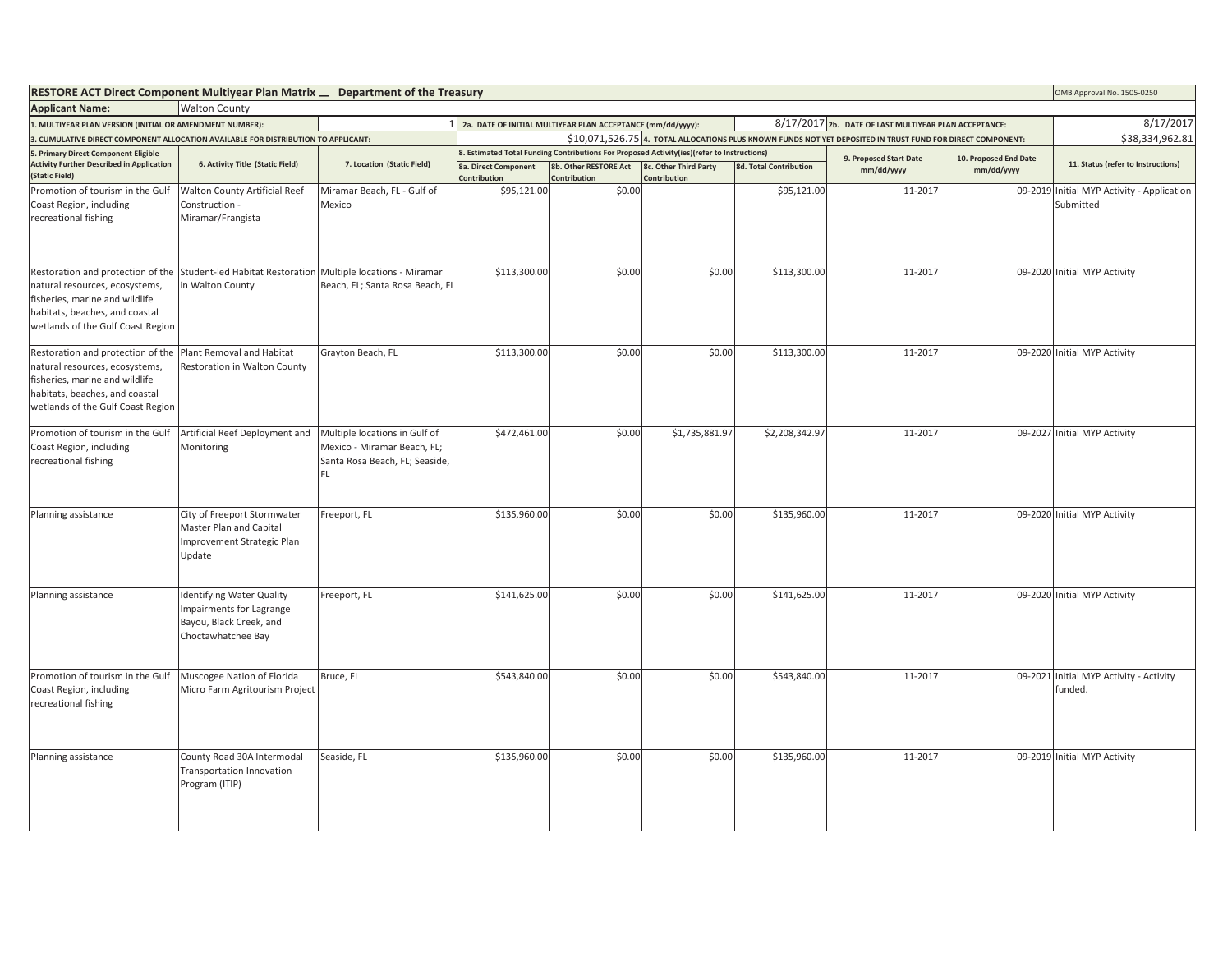| Planning assistance                                                                                                                           | Old Town Santa Rosa TMDL<br>Water Quality Restoration -<br>Phase I                                                                                     | Santa Rosa Beach, FL                                            | \$594,506.37   | \$0.00 | \$0.00 | \$594,506.37   | 11-2017 | 09-2022 Initial MYP Activity - Activitiy<br>funded. Amendment to this<br>proposal to include planning<br>and design of Phase 1 of the<br>water restoration project. |
|-----------------------------------------------------------------------------------------------------------------------------------------------|--------------------------------------------------------------------------------------------------------------------------------------------------------|-----------------------------------------------------------------|----------------|--------|--------|----------------|---------|---------------------------------------------------------------------------------------------------------------------------------------------------------------------|
| Infrastructure projects benefitting Coastal Dune Lakes Hydrologic<br>the economy or ecological<br>resources, including port<br>infrastructure | <b>Restoration Project</b>                                                                                                                             | Multiple locations in Grayton<br>Beach, FL                      | \$1,175,396.16 | \$0.00 | \$0.00 | \$1,175,396.16 | 11-2017 | 09-2022 Initial MYP Activity - Delayed-<br>Updated Proposed Start Date<br>09-2020, End Date 09-2025                                                                 |
| Coastal flood protection and<br>related infrastructure                                                                                        | <b>Walton County Stormwater</b><br>Projects - Western Lake Basin,<br>Allen Loop Road, Golf Club<br>Drive, and Mack Bayou Road<br>Drainage Improvements | Multiple locations - Miramar<br>Beach, FL; Santa Rosa Beach, FL | \$1,811,926.00 | \$0.00 | \$0.00 | \$1,811,926.00 | 11-2017 | 09-2022 Initial MYP Activity - 1) Western<br>Lake Basin funded. 2) Mack<br>Bayou Drainage Improvement<br>application submitted.                                     |
| Coastal flood protection and<br>related infrastructure                                                                                        | Walton County Stormwater<br>Projects - Palmetto Road and<br>Bay Grove Road Drainage                                                                    | Multiple locations - Freeport,<br>FL.                           | \$922,596.00   | \$0.00 | \$0.00 | \$922,596.00   | 11-2017 | 09-2022 Initial MYP Activity                                                                                                                                        |
| Planning assistance                                                                                                                           | Planning Assistance for Future<br><b>MYIP Revisions</b>                                                                                                | County-wide (Walton County,<br>FL)                              | \$215,400.00   | \$0.00 | \$0.00 | \$215,400.00   | 11-2017 | 09-2030 Initial MYP Activity - Application<br>Submitted                                                                                                             |
| Planning assistance                                                                                                                           | Sustainable Economic Matrix<br>and Master Plan                                                                                                         | Defuniak Springs, FL                                            | \$112,877.39   | \$0.00 | \$0.00 | \$112,877.39   | 06-2019 | 06-2021 Amendment - 01 (New Project)                                                                                                                                |
|                                                                                                                                               |                                                                                                                                                        |                                                                 |                |        |        | \$0.00         |         |                                                                                                                                                                     |
|                                                                                                                                               |                                                                                                                                                        |                                                                 |                |        |        | \$0.00         |         |                                                                                                                                                                     |
|                                                                                                                                               |                                                                                                                                                        |                                                                 |                |        |        | \$0.00         |         |                                                                                                                                                                     |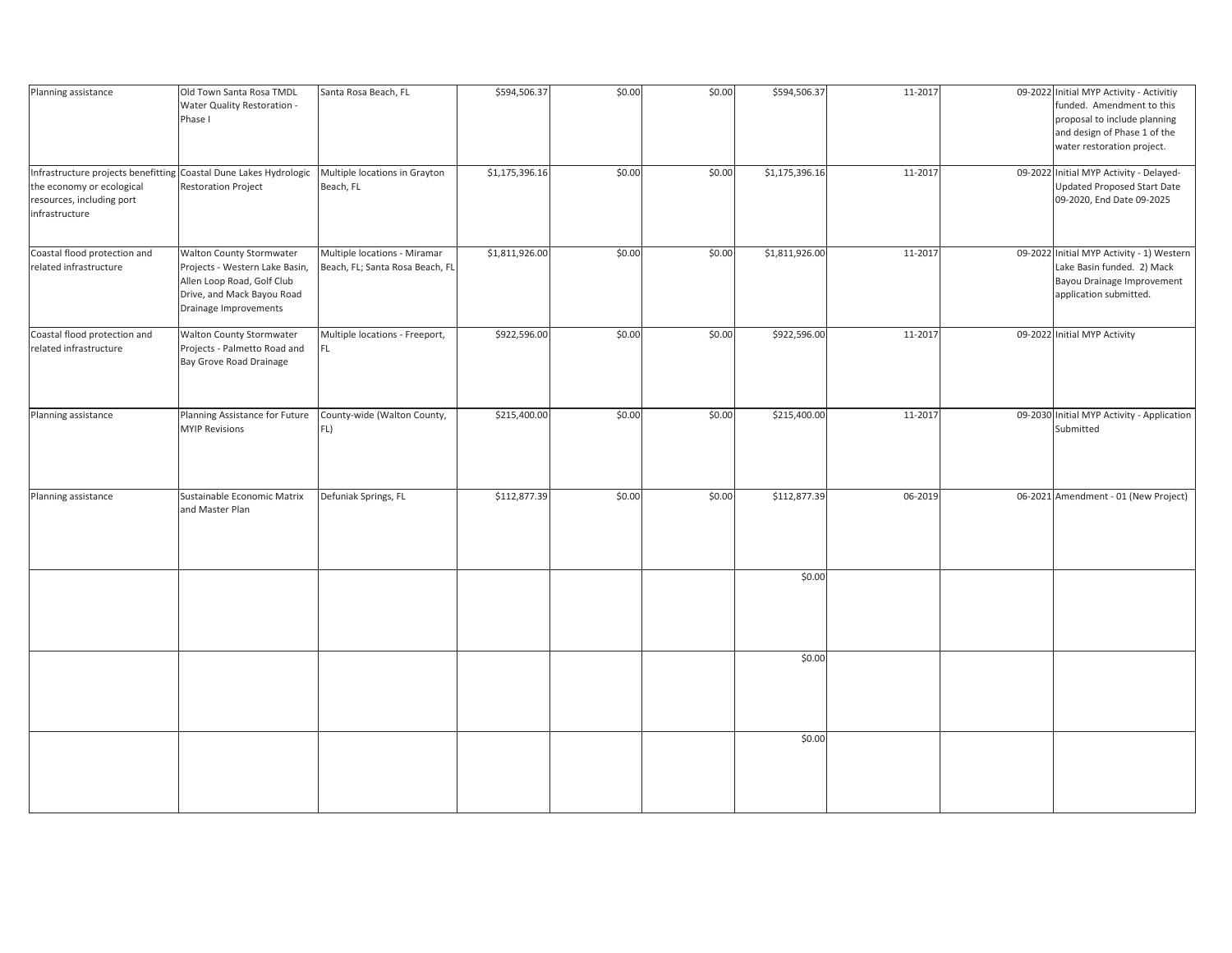|                                                                                                                                                                                                                                |                                                                                        |  |                |        |                | \$0.00 |                                   |                                                                                  |  |
|--------------------------------------------------------------------------------------------------------------------------------------------------------------------------------------------------------------------------------|----------------------------------------------------------------------------------------|--|----------------|--------|----------------|--------|-----------------------------------|----------------------------------------------------------------------------------|--|
|                                                                                                                                                                                                                                |                                                                                        |  |                |        |                |        |                                   |                                                                                  |  |
|                                                                                                                                                                                                                                |                                                                                        |  |                |        |                |        |                                   |                                                                                  |  |
|                                                                                                                                                                                                                                |                                                                                        |  |                |        |                | \$0.00 |                                   |                                                                                  |  |
|                                                                                                                                                                                                                                |                                                                                        |  |                |        |                |        |                                   |                                                                                  |  |
|                                                                                                                                                                                                                                |                                                                                        |  |                |        |                |        |                                   |                                                                                  |  |
|                                                                                                                                                                                                                                |                                                                                        |  |                |        |                |        |                                   |                                                                                  |  |
|                                                                                                                                                                                                                                | 12. ESTIMATED TOTAL FUNDING CONTRIBUTIONS FOR ACTIVITY(IES) (refer to<br>Instructions) |  | \$6,584,268.92 | \$0.00 | \$1,735,881.97 |        | \$8,320,150.89 estimated funding. | Please note: Grant awards may reflect non-material changes in proposed dates and |  |
| According to the Paperwork Reduction Act of 1995, no persons are required to respond to a collection of information unless it displays a valid OMB control number. The valid OMB control number for this information collectio |                                                                                        |  |                |        |                |        |                                   |                                                                                  |  |

review instructions, search existing data resources, gathering and maintaining the data needed, and completing and reviewing the collection of information, should be directed to the Department of the Treasury, Office of Gu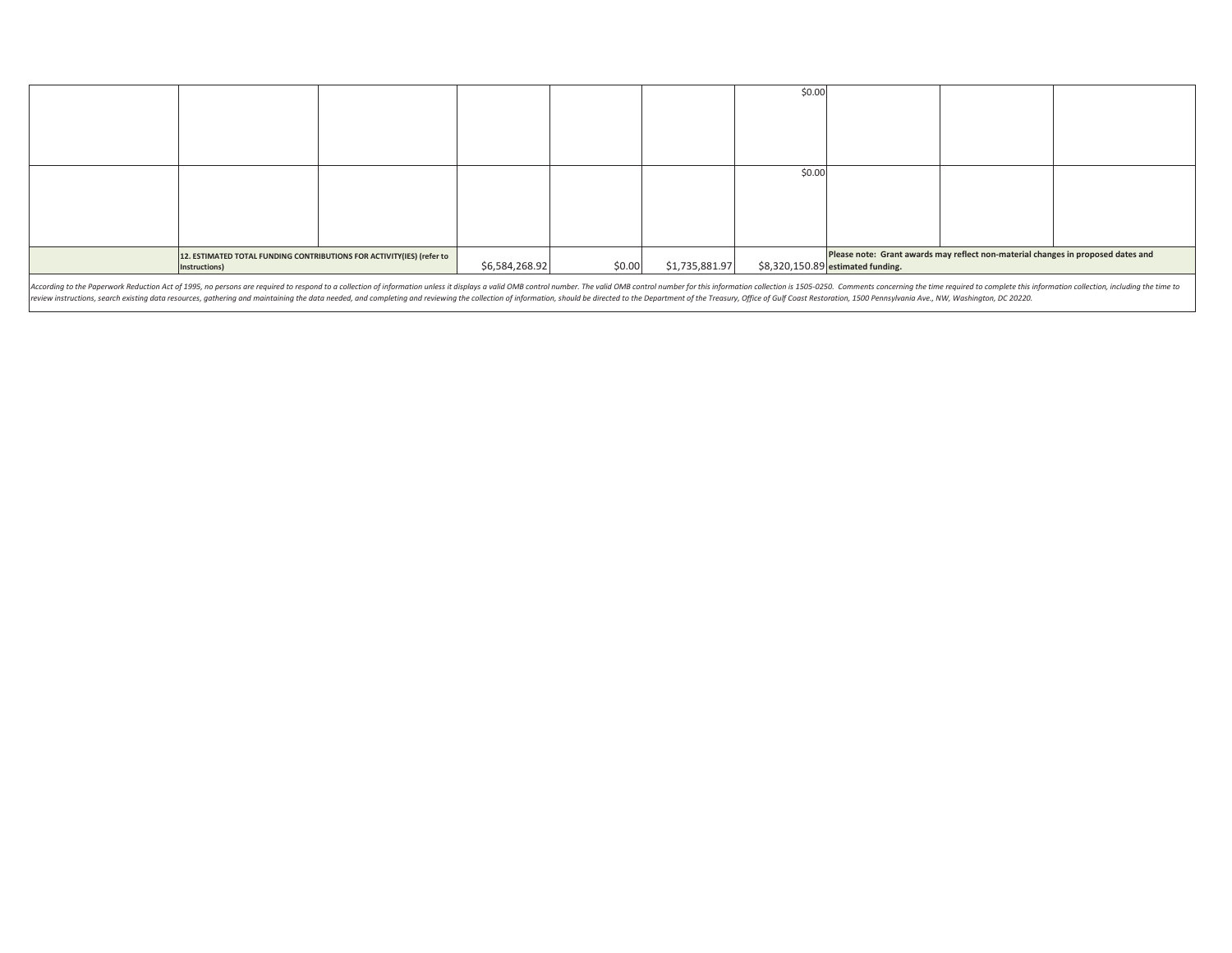## **RESTORE ACT Direct Component Multiyear Plan Narrative**

### **Department of the Treasury**

OMB Approval No. 1505-0250

**Directions: Use this form for the Initial Multiyear Plan and any subsequent amendments to an accepted Multiyear Plan. For amendments, include only new and/or materially modified activities.** 

| Multiyear Plan Version (Initial or Amendment Number): | Amendment - 01 |
|-------------------------------------------------------|----------------|
| Date of Initial Multiyear Plan Acceptance:            | 8/17/2017      |
| Date of Last Multiyear Plan Acceptance:               | 8/17/2017      |

| <b>Walton County</b><br>Eligible Applicant Name:                                                                           |                            |  |  |  |  |
|----------------------------------------------------------------------------------------------------------------------------|----------------------------|--|--|--|--|
| Name and Contact Information of the Person to be contacted (POC) on matters concerning this Multiyear Implementation Plan: |                            |  |  |  |  |
| POC Name:                                                                                                                  | Melinda Gates              |  |  |  |  |
| POC Title:                                                                                                                 | Coastal Resource Liaison   |  |  |  |  |
| POC Email:                                                                                                                 | gatmelinda@co.walton.fl.us |  |  |  |  |
| POC Phone:                                                                                                                 | (850) 892-8108             |  |  |  |  |

#### NARRATIVE DESCRIPTION:

1. A description of each activity, including the need, purpose, objective(s), milestones and location. Include map showing the location of each activity.

The total estimated funds that will be requested for this project is \$112,877.39. These additional projects are described below. As an update to the Walton County Multi-Year Plan, which was accepted by the Department of Treasury on August 17, 2017, Walton County is amending Project 9 (Old Town Santa Rosa TMDL Water Quality Restoration – Phase 1) to include additional planning activities and adding one (1) additional projects to the original list of thirteen (13). The new project is a planning project. The total estimated funds that will be requested for this project is  $$112,877.39$ . These additional projects are described below.<br><br><br>According to the Paperwork Reduction Act of 1995, no persons are required to respond to

valid OMB control number for this information collection is 1505-0250. Comments concerning the time required to complete this information collection, including the time to review instructions, search existing data resources, gathering and maintaining the data needed, and completing and reviewing the collection of information, should be directed to the Department of the Treasury, Office of Gulf Coast Restoration, 1500 Pennsylvania Ave., NW, Washington, DC 20220.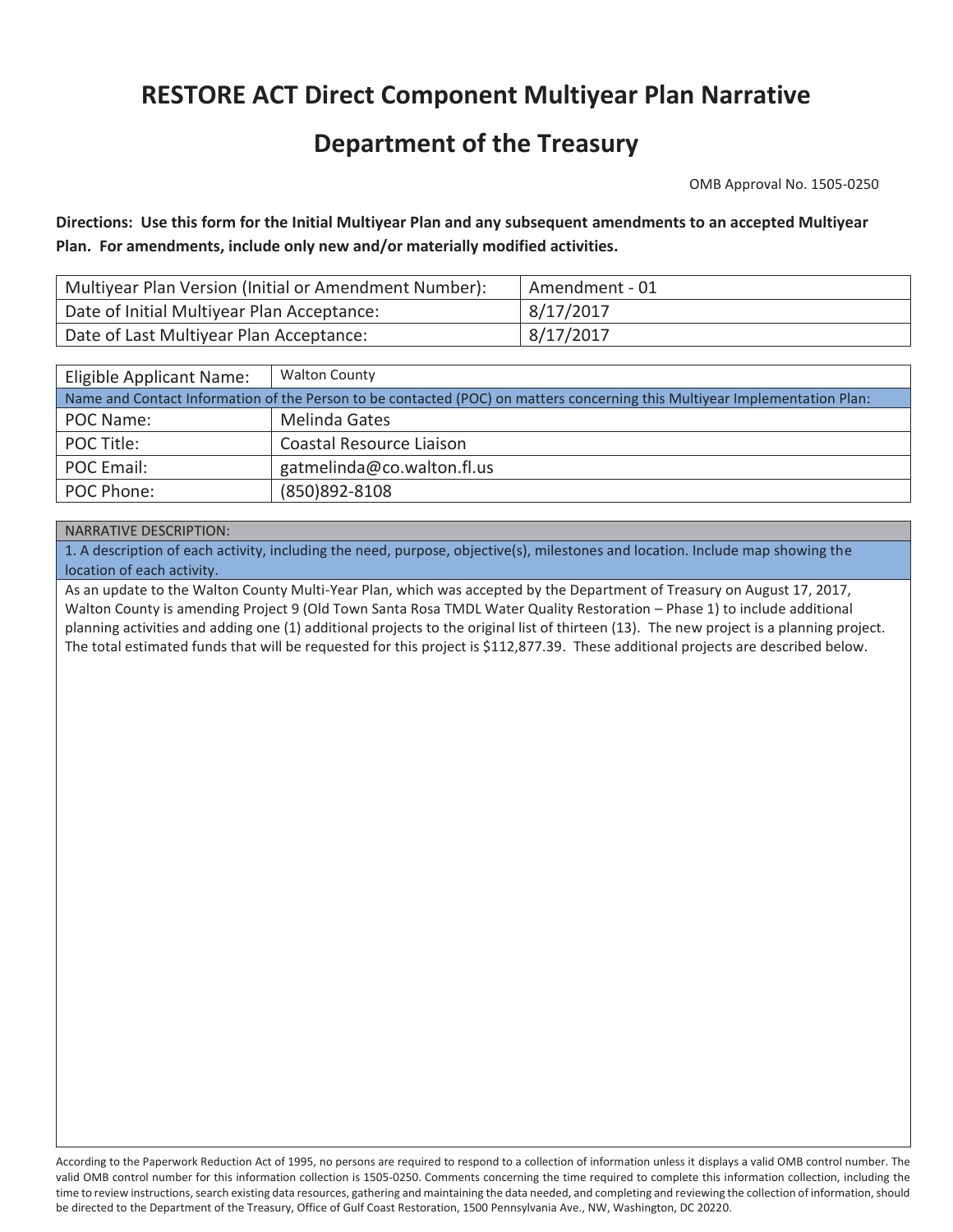#### **Project 9 (Modification): Old Town of Santa Rosa TMDL Water Quality Restoration, Phase I**

#### A. Description:

This project will enable the County to conduct a drainage study and develop a stormwater master plan for the area of Old Town Santa Rosa. This project will become the foundation for future phases of the project to design, permit, and construct the necessary improvements. This Comprehensive Stormwater Master Plan (CSMP) will accomplish the following tasks: inventory and map stormwater infrastructure, model stormwater drainage for the Old Town of Santa Rosa area, identify both water quality and quantity problems, and prioritize projects aimed at addressing the problem areas. The planning and tasks associated with this project will result in a CSMP for the Old Town of Santa Rosa area that will be used for future infrastructure improvements benefiting the economy or ecological resources.

As an amendment to the originally approved project, the County plans to include the design and permitting of Phase 1 of this project post the completion of the stormwater master plan.

B. Eligible Activity: Planning Assistance

#### C. Need:

The Walton County Board of County Commissioners recognizes the need for a CSMP for the Old Town of Santa Rosa area. This area has several currently known issues including an old platted subdivision with no master stormwater plan, high ground water table in the area, several wetlands, a large portion located in the coastal high hazard area, localized flooding issues, poor soils, and approximately 10.29 miles of non-paved roads contributing to the sediment load of Choctawhatchee Bay. The CSMP will evaluate issues and offer solutions to alleviate these problems.

As an amendment to the originally approved project, the design and permitting will make phase 1 of the project "shovel ready" and allow Walton County to move forward with water quality restoration efforts in the Old Town of Santa Rosa area.

#### A. Purpose:

The purpose of this project is to create a CSMP to address stormwater management needs in the Old Town of Santa Rosa area and identify infrastructure projects that will address water quality and quantity issues. This project has both a local benefit to the watershed within the Old Town of Santa Rosa area, as well as Walton County and the Choctawhatchee Bay watershed as a whole.

#### B. Objective:

The objective of this project is to conduct a drainage study and develop a comprehensive stormwater master plan for the area of Old Town Santa Rosa, in order to reduce flooding that affects over 300 residents and improve water quality. This proposed project will develop solutions (to be constructed under a future phase) that will help reduce the sediment pollution into the Choctawhatchee Bay watershed, ultimately improving the habitat of many marine and freshwater species, including seagrasses. Once constructed (under a future phase) the project is expected to benefit the economy and ecological resources.

As an amendment to the originally approved project, the design and permitting will make phase 1 of the project "shovel ready" and allow Walton County to move forward with water quality restoration efforts in the Old Town of Santa Rosa area.

F. Milestones: Advertise RFP Select contractor Draft report Finalize report Documentation of Success

#### G. Location:

This project is located within the Old Town Santa Rosa watershed, Walton County, Florida, which is in the Gulf Coast region.

H. Total Funding Sources: Direct Component Contribution: \$594,506.37 to develop the CSMP for the Old Town of Santa Rosa area.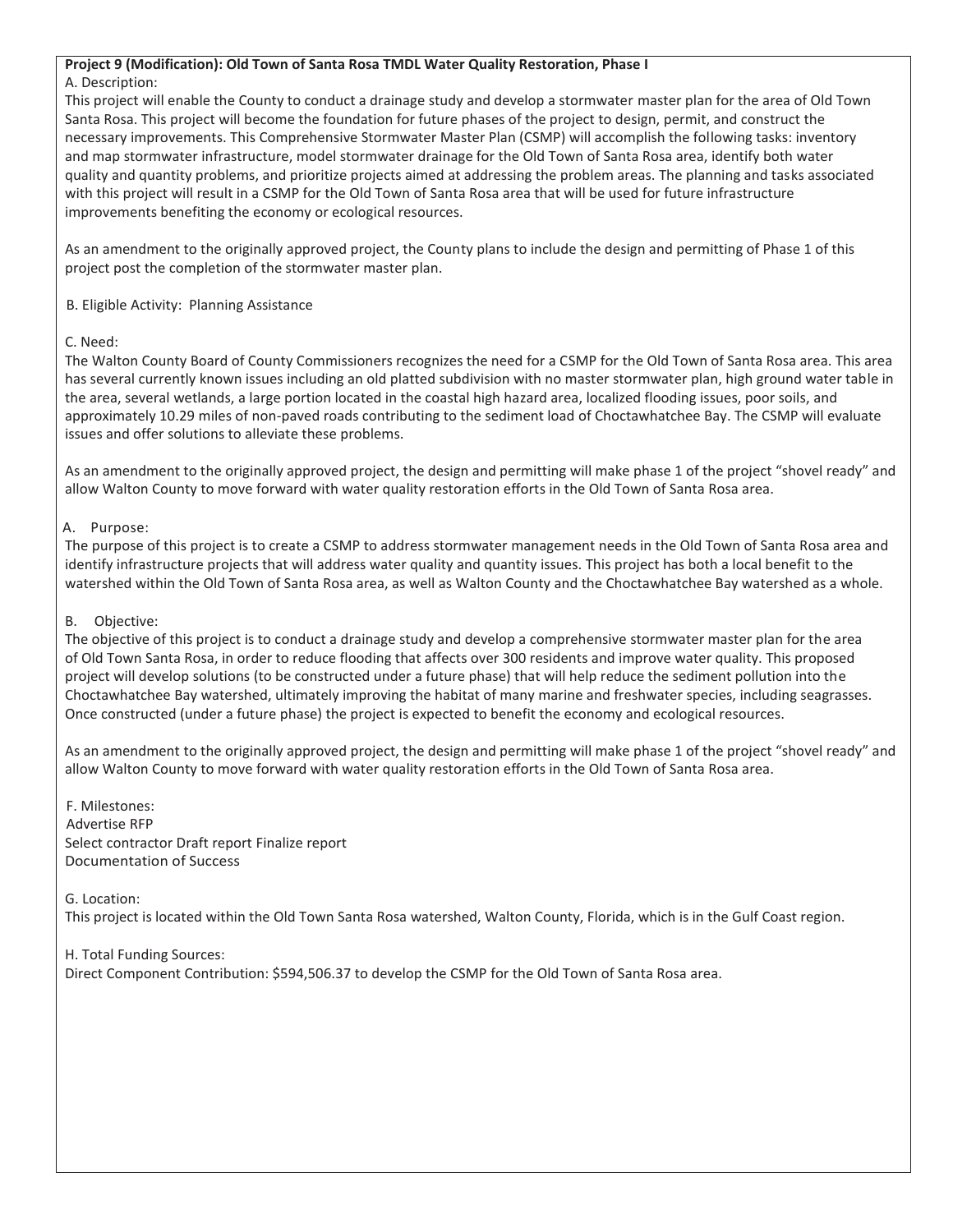#### **Project 14: Sustainable Economic Matrix and Master Plan**

#### A. Description:

The proposed project is to develop a Sustainable Economic Matrix and Master Plan (SEMMP) for the City of Defuniak Springs with the intent to then fully implement the SEMMP at a future date by addressing key issues such as workforce development and job creation, infrastructure and promotion of tourism to Walton County. The Plan will build strategies to enhance and protect the sustainability and resiliency of Walton County's economy and works to diversify the County's economic base.

#### B. Eligible Activity:

#### Primary: Planning Assistance

Secondary: Workforce development and job creation; Infrastructure projects benefitting the economy or ecological resources, including port infrastructure; and Promotion of tourism in the Gulf Coast Region; including recreational fishing

#### C. Need:

The unemployment rate in Walton County has experienced major fluctuations throughout the years. For example, in 2006 the unemployment rate was approximately 2%, in 2010 it increased to 11%, and now in 2018, the unemployment rate is approximately 3%. The City of Defuniak Springs has recognized the need to develop a SEMMP with the intent to then fully implement the Plan at a future time and address key issues to the City's economic stability. The goal of the SEMMP will be to give Walton County better career opportunities, housing options, and quality of life while reducing the income disparity gap through a diversified industry matrix.

#### D. Purpose:

The project will provide planning assistance to develop the SEMMP for the City of Defuniak Springs. It is the intent of the City and the County to then implement the SEMMP at a future date. Once implemented, the City will have better career opportunities, housing options, and quality of life while reducing the income disparity gap through a diversified industry matrix.

#### E. Objective:

The objective of the SEMMP will be to create guiding documents and road map for sustainable economic growth over the next 15-20 years. By providing funding for the planning phase, the RESTORE committee can ensure all action plans and strategies spawned from the SEMMP will be coordinated and in a timely order. This plan will help identify greatest needs and reduce overlap and duplication of services; ultimately reducing cost and time to complete projects. The development of the SEMMP is a critical first step towards addressing job base diversification, infrastructure needs, and expand the promotion of tourism in Walton County. The proposed project is forecasted to have a net positive economic benefit for the City of Defuniak Springs. These benefits include better career opportunities, housing options, and quality of life while reducing the income disparity gap through a diversified industry matrix.

F. Milestone: Sign Sub-recipient agreement Draft Report Final Report Documentation of Success

G. Location: Defuniak Springs, FL in Walton County, Florida in the Gulf Coast region.

#### H. Total Funding Source:

Direct Component Contribution: \$112,877.39 to develop the Sustainable Economic Matrix and Master Plan for City of Defuniak Springs.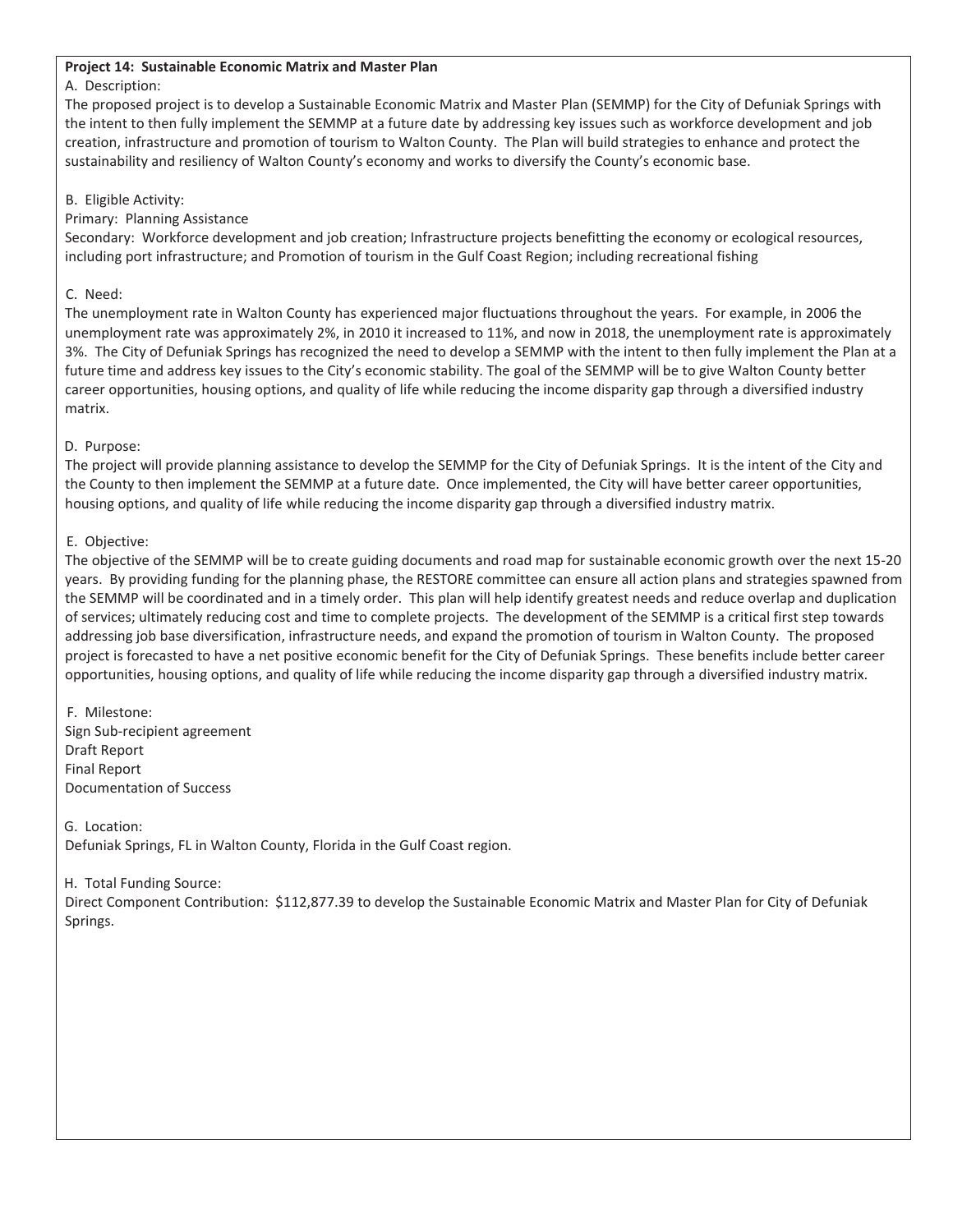2. How the applicant made the multiyear plan available for 45 days for public review and comment, in a manner calculated to obtain broad-based participation from individuals, businesses, Indian tribes, and non-profit organizations, such as through public meetings, presentations in languages other than English, and postings on the Internet. The applicant will need to submit documentation (e.g., a copy of public notices) to demonstrate that it made its multiyear plan available to the public for at least 45 days. In addition, describe how each activity in the multiyear plan was approved after consideration of all meaningful input from the public and submit documentation (e.g., a letter from the applicant's leadership approving submission of the multiyear plan to Treasury or a resolution approving the applicant's multiyear plan).

Each activity in the plan was adopted after consideration of all meaningful input from the public. The County made the plan available on their website (and in person via hard copy) for 45 days and advertised the availability of the plan in the local newspaper. Over the last five years, the County has held dozens of public meetings, developed a stakeholder list, and established a Local Restore Committee. Through these efforts, the County has developed broad based participation in this process as evidenced by attendance at public meetings and the call for project response. Individuals, non-profits, businesses, and Indian tribes were all involved in the process and submitted project proposals to the County. The County held public meetings to rank and approve the final activity list. On June 12, 2018, the Walton County Board of County Commissioners approved the additional projects according to the rankings by the Local RESTORE Act Committee. June 12, 2018 meeting minutes can be found at:

https://walton.legistar.com/View.ashx?M=M&ID=579373&GUID=838DFD9C-4EE8-400C-8E37-3B4148B0712E. On December 14, 2018, the County started the 45-day Public Notice period. The associated public notice is attached. The Multi-year Plan was made available on the County website (https://www.co.walton.fl.us/DocumentCenter/View/31106/2018-RESTORE-Act-MYIP-Amendment) and hard copies were made available upon request at the County's Administration Office (76 North 6<sup>th</sup> Street, Defuniak Springs, FL 32433) and the Walton County Public Works Office (117 Montgomery Circle, Defuniak Springs, FL 32435). The public comment period ended on January 31, 2019. No comments were received regarding this project.

Project 9 (Modification): Old Town of Santa Rosa TMDL Water Quality Restoration, Phase 1

Project 14: Sustainable Economic Matrix and Master Plan

3. How each activity included in the applicant's multiyear plan narrative meets all the requirements under the RESTORE Act, including a description of how each activity is eligible for funding based on the geographic location of each activity and how each activity qualifies for at least one of the eligible activities under the RESTORE Act.

The following described activities included in the multiyear plan matrix are eligible for funding under the RESTORE Act. Each activity in the Plan was adopted after consideration of meaningful input from the public.

#### **Project 9 (Modification): Old Town of Santa Rosa TMDL Water Quality Restoration, Phase I**

- A. Primary Eligible Activity: Planning assistance for future coastal flood protection and related infrastructure by providing a master stormwater plan to identify future phase infrastructure needs. As an amendment to the originally approved project, the design and permitting will make phase 1 of the project "shovel ready" and allow Walton County to move forward with water quality restoration efforts in the Old Town of Santa Rosa area.
- B. Geographic Eligibility: The project will occur in the Old Town of Santa Rosa in Walton County, Florida, in the Gulf Coast region

#### **Project 14: Sustainable Economic Matrix and Master Plan**

A. Primary Eligible Activity: Planning Assistance

.

- B. Secondary Eligible Activity: Workforce development and job creation; Infrastructure projects benefitting the economy or ecological resources, including port infrastructure; and Promotion of tourism in the Gulf Coast Region; including recreational fishing
- C. Geographic Eligibility: The project will occur in the Defuniak Springs area of Walton County, Florida, in the Gulf Coast region.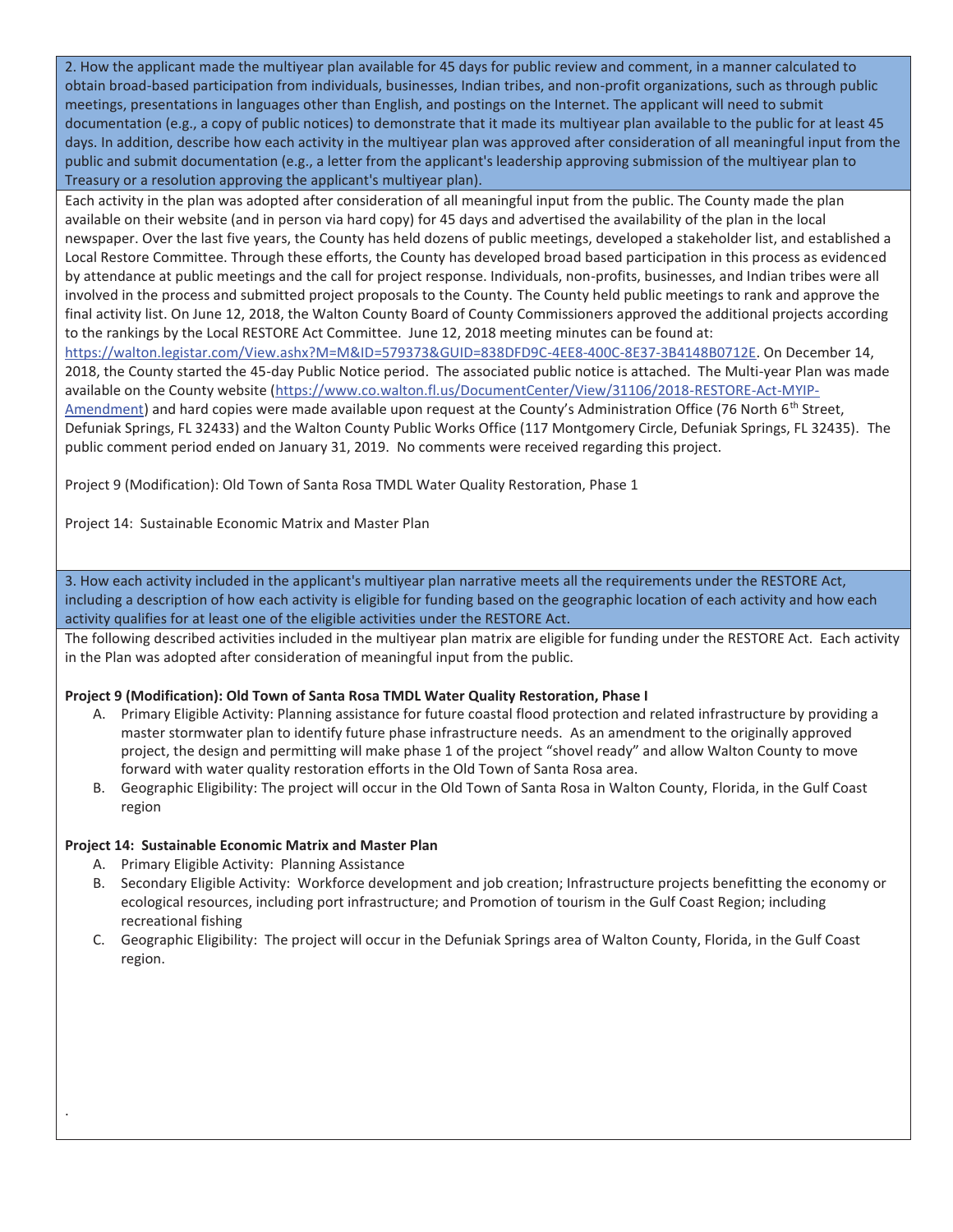4. Criteria the applicant will use to evaluate the success of the activities included in the multiyear plan narrative in helping to restore and protect the Gulf Coast Region impacted by the Deepwater Horizon oil spill.

#### **Project 9 (Modification): Old Town of Santa Rosa TMDL Water Quality Restoration, Phase I**

The success of this project will be evaluated by the creation of a Comprehensive Stormwater Master Plan which identifies solutions to infrastructure and coastal flood protection needs in Walton County. As an amendment to the originally approved project, the success of the project will also include the planning, design, and permitting for an infrastructure project will benefit the economy or ecological resources.

#### **Project 14: Sustainable Economic Matrix and Master Plan**

The success of this project will be evaluated by the creation of an economic matrix and master plan to identify and address economic, infrastructure, and tourism potential needs for the City of Defuniak Springs.

#### 5. How the activities included in the multiyear plan narrative were prioritized and list the criteria used to establish the priorities. Criteria Used to Establish Multi-Year Plan Priorities:

In April 2013, Walton County began developing guidelines for use of Direct Component funds. At the May 14, 2013 BCC meeting, a set of specific evaluation criteria was discussed and adopted. At the May 22, 2013 LRC meeting, an evaluation and criteria subcommittee was formed and subsequently held ten (10) meetings over the next 18 months. On May 28, 2013, Walton County adopted Resolution 2013-25 to ratify the guidance and to ratify the Local RESTORE Committee (LRC) in order to engage citizen input throughout the MYIP process. Eleven members were appointed to the LRC representing a set of diverse interests including environmental, economic development, coastal restoration/management, business, tourism, fishing, health/human services, community leaders, education, and arts/culture. Also at the May 28, 2013 BCC meeting, the BCC assigned percentage values based on importance to each of the eligible activity categories provided in the RESTORE Act plus the following factors developed by the LRC subcommittee:

- **A.** Area of impact;
- **B.** Economic benefit;
- **C.** Environmental benefit;
- **D.** Ability to leverage other funding sources;
- **E.** Long term implications (value and cost);
- **F.** Shovel readiness;
- **G.** Comprehensive Plan projects;
- **H.** Comprehensive Plan compliance;
- **I.** Capital Improvement Plan projects; and
- **J.** Funding amount requested.

On February 11, 2015, the LRC approved the final draft RESTORE Act Project Funding Application and the final draft RESTORE Evaluation Matrix. On February 24, 2015, the BCC reviewed and approved the final RESTORE Act Project Funding Application and final RESTORE Evaluation Matrix. On June 3, 2015, the LRC voted to approve the utilization of a Feasibility Review Panel made up of County staff, which would provide technical and compliance reports to the LRC on each project. At this meeting, the LRC also set the date for the project submission period and decided it would be open for a period of 121 days. Ultimately the LRC and the BOCC settled on a total scoring regime that included an application score, allowable use score, and project type score. The adopted RESTORE Act Scoring Criteria, Guidelines, and Evaluation Matrix can be found on the Walton County website (http://www.co.walton.fl.us/DocumentCenter/).

How the Activities included in the Multiyear Plan Matrix were prioritized:

Walton County followed an established objective process for prioritizing projects in the MYIP. The County chose to allow members of the public to submit project proposals to the County that would then be reviewed, scored, and ranked based on the criteria outlined in the previous section. By inviting the public at large to submit project proposals, Walton County aimed to attract a broad range of interests County-wide. The County opened the second round of project submittals on January 15, 2018 and closed it on May 4, 2018. A total of eight (8) projects were received for consideration of funding.

 Walton County RESTORE Act Scoring Criteria, Guidelines, and Evaluation Matrix. In May 2018, the LRC members scored each A copy of the Walton County RESTORE Act Project Funding Application can be found on the Walton County website (http://www.co.walton.fl.us/DocumentCenter/). Once the project submittal period closed to the public, Walton County tasked the individual members of the LRC with reviewing each project and providing a numeric score in accordance with the adopted project and County staff compiled the scores into a spreadsheet. The LRC held a public meeting on May 23, 2018 to review and discuss the scored projects.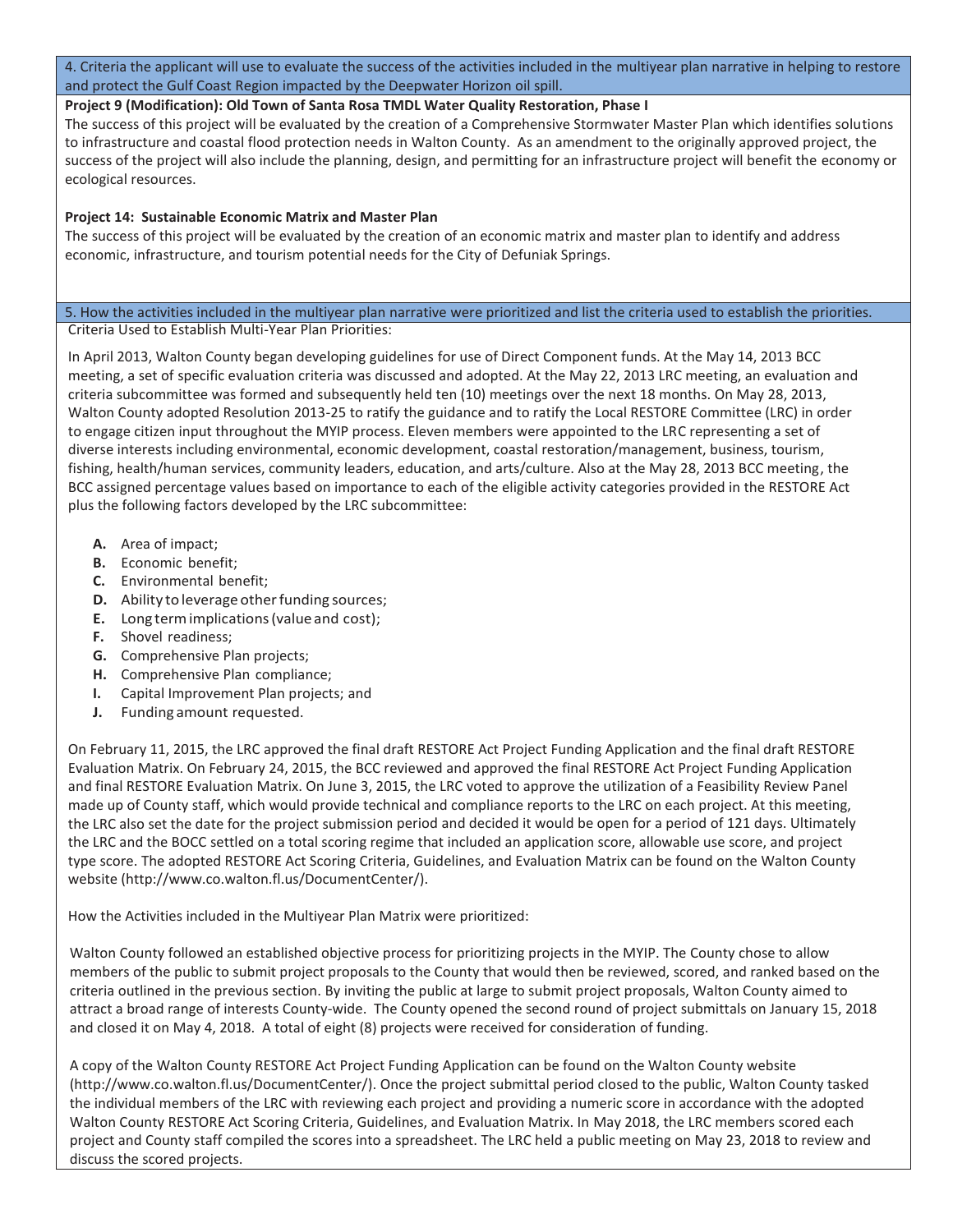the #1 priority for Walton County and allowing for funding of all other projects as funding becomes available. On June 12, 2018, the BCC held a public meeting to discuss the projects recommended for funding. Projects scopes and budgets were discussed as well as the potential to phase some projects. Some public comment was provided before the Board to provide an overview of their projects and the need for funding. Ultimately, the BCC voted to make the US 331 Water and Sewer project

The MYP Amendment Walton County provided for public review included six (6) new projects and the modification of one previously accepted project. Following the public review period, Walton County has submitted a MYP Amendment including only the modification of the Old Town of Santa Rosa TMDL Water Quality Restoration, Phase I and the addition of the Sustainable Economic Matrix and Master Plan project. The Sustainable Economic Matrix and Master Plan project is the planning project for a much larger economic development initiative for the City of Defuniak. In order to expedite the Sustainable Economic Matrix and Master Plan, these two projects needed to be separated from the remaining five (5) new projects. The County intends to submit a second MYP Amendment including the remaining five (5) new projects following Treasury's acceptance of this MYP Amendment. Walton County has divided the public review version into two separate amendments in order to expedite the new project (Defuniak Economic Plan) included in this MYP Amendment.

6. If applicable, describe the amount and current status of funding from other sources (e.g., other RESTORE Act contribution, other third party contribution) and provide a description of the specific portion of the project to be funded by the RESTORE Act Direct Component.

No other known relationships between any of the activities included in the multiyear plan matrix and other activities funded under the RESTORE Act.